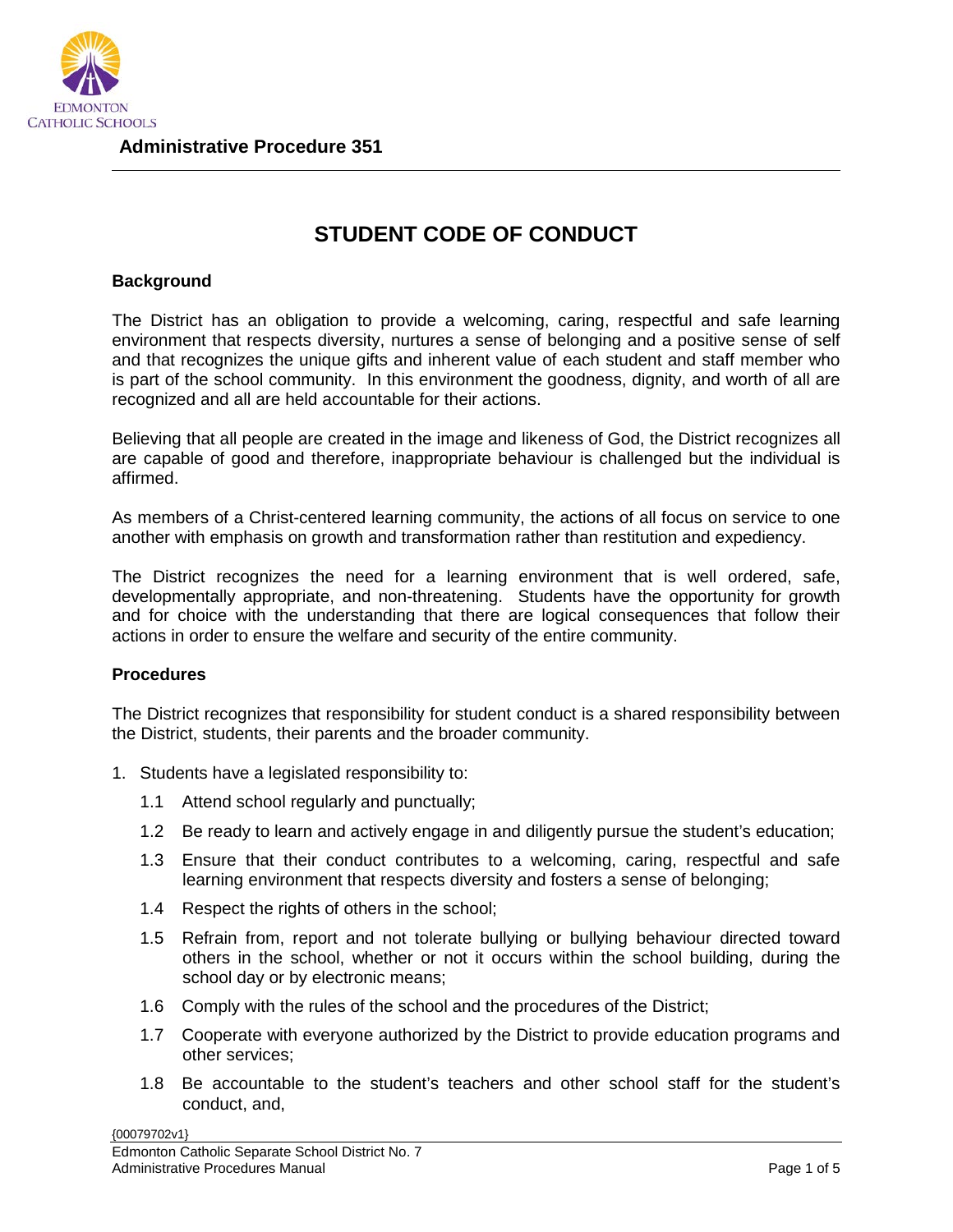

- 1.9 Positively contribute to the school and community.
- 2. A parent has the right to choose the kind of education that shall be provided to his/her child and as a partner in education, has the legislated responsibility to:
	- 2.1 Act as the primary guide and decision-maker with respect to their child's education,
	- 2.2 Take an active role in the child's educational success, including assisting their child with complying with the child's legislated responsibilities;
	- 2.3 Ensure that their child attends school regularly;
	- 2.4 Ensure that their conduct contributes to a welcoming, caring, respectful and safe learning environment;
	- 2.5 Cooperate and collaborate with school staff to support the delivery of specialized supports and services to their child;
	- 2.6 Encourage, foster and advance collaborative, positive and respectful relationships with teachers, principals, other school staff and professionals providing supports and services in the school; and
	- 2.7 Engage in the child's school community.
- 3. The District, as a partner in education, has a legislated responsibility to:
	- 3.1 Deliver appropriate education programming to meet the needs of all students and to enable their success;
	- 3.2 Ensure that each student and each staff member is provided with a welcoming, caring, respectful and safe learning environment that respects diversity and fosters a sense of belonging; and,
	- 3.3 In respect of the above, establish, implement and maintain an Administrative Procedure that includes the establishment of a code of conduct for students that addresses bullying behaviour.
- 4. The Principal will ensure that each school will have in place a Student Code of Conduct procedure consistent with the values, beliefs and principles enunciated in the District Mission Statement.
- 5. The Assistant Superintendent, District Operations and Information and Infrastructure Technology Services will ensure the school Student Codes of Conduct meet the required criteria.
- 6. All student code of conduct procedures shall contain the following:
	- 6.1 A statement of purpose that provides rationale for the code of conduct, with a focus on welcoming, caring, respectful and safe learning environments;
	- 6.2 One or more statements that address what are acceptable and unacceptable behaviours whether or not such behaviours occur within the school building, during the school day or by electronic means;
	- 6.3 One or more statements regarding the consequences of unacceptable behaviour. Based on individual needs, the procedure will contain a continuum of supports to

{00079702v1}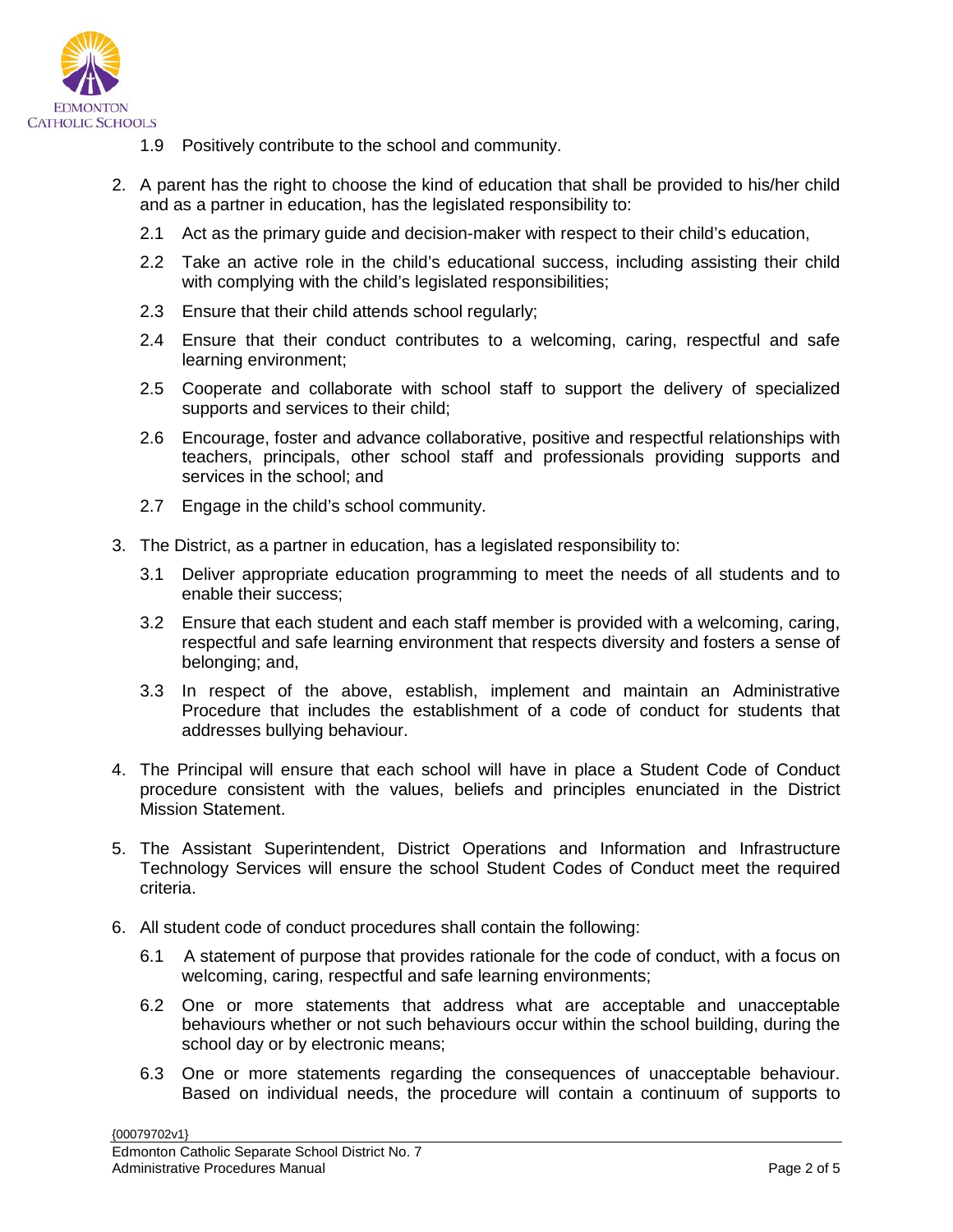

correct the unacceptable behaviour and support those students impacted by inappropriate behaviour.

- 6.4 One or more statements that affirm that the rights set out in the *Alberta Human Rights Act* and the *Canadian Charter of Rights and Freedoms* are afforded to all students and staff members within the school setting.
- 6.5 One or more statements that affirm that pursuant to the *Alberta Human Rights Act* and the *Canadian Charter of Rights and Freedoms*, students and staff members are protected from discrimination. More specifically, discrimination refers to any conduct that serves to deny or discriminate against any person or class or persons regarding any goods, services, accommodation or facilities that are customarily available to the public, and the denial or discrimination is based on race, religious beliefs, colour, gender, physical disability, mental disability, ancestry, place of origin, marital status, source of income, family status or sexual orientation.
- 7. The Student Code of Conduct procedure will be developed by the school community and will
	- 7.1 Be based on input from students, parents and school staff;
	- 7.2 Be reflective of the expectations of students as addressed in legislation and District policies and procedures;
	- 7.3 Take into consideration unique student attributes such as age, maturity and individual circumstances;
	- 7.4 Ensure that a continuum of supports will be provided to students who are impacted by inappropriate behaviour as well as for students who engage in inappropriate behaviour; and
	- 7.5 Be reviewed and adapted as necessary on an annual basis by members of the school community.
- 8. The Student Code of Conduct shall be made available to all members of the school community. In this regard, the Principal shall:
	- 8.1 Make the Student Code of Conduct, Board Policy 18 and Administrative Procedure 160, available throughout the year in a prominent location on the school website; and,
	- 8.2 Ensure that the website location (universal resource location or 'URL) of the Student Code of Conduct, Board Policy 18 and Administrative Procedure 160 are displayed in a place clearly visible to students in each school;
	- 8.3 Upon request, provide a copy of the Student Code of Conduct, Board Policy 18 or Administrative Procedure 160 to any individual; and,
	- 8.4 Review the Student Code of Conduct annually.
- 9. The Student Code of Conduct procedure will recognize that making mistakes and learning from such are part of the growth process but that the welfare and security of the entire community must be ensured and as such will specify the establishment of a continuum of three equally important and interrelated components:
	- 9.1 Preventative procedures;
	- 9.2 Supportive procedures for minor breaches of conduct; and

{00079702v1}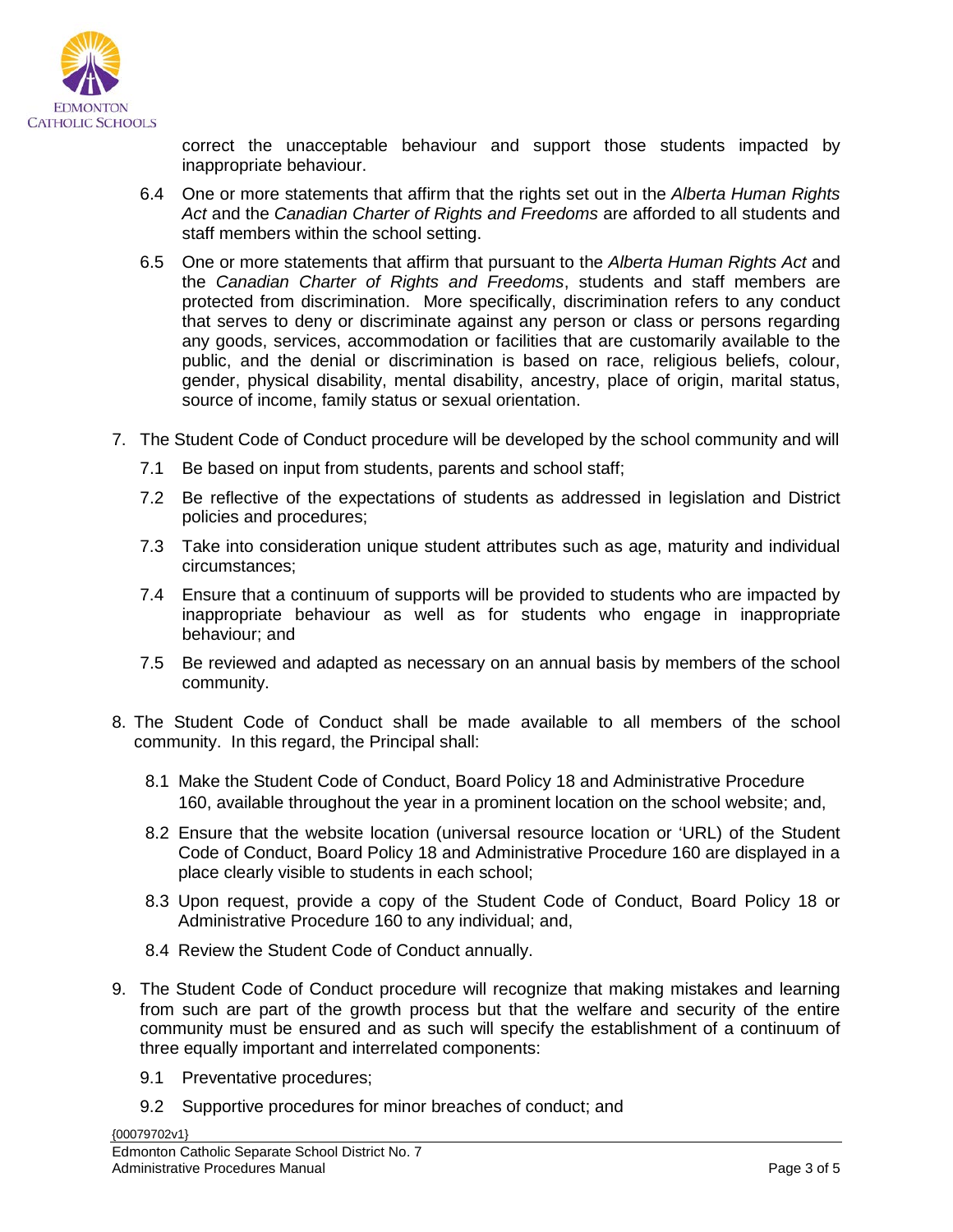

- 9.3 Fair, corrective interventions to address major breaches of conduct.
- 10. Preventative interventions will reflect
	- 10.1 Fundamental Catholic beliefs of acceptance, caring, hope, and reconciliation;
	- 10.2 Setting of realistic goals and a clear knowledge of expectations and responsibilities;
	- 10.3 Close collaboration among students, parents and staff members of the school community; and
	- 10.4 Opportunities to celebrate success.
- 11. Supportive interventions focus on serving the student within the school area and include
	- 11.1 Ongoing contact with parents as key partners in the process;
	- 11.2 Behavioural strategies appropriate to the needs and developmental level of the individual students which are to be implemented at the first signs of inappropriate conduct;
	- 11.3 A specific range of logical consequences that are consistent, fair to the individual and that are reflective of the community standards;
	- 11.4 Strategies for problem solving and growth in self-discipline which may involve District level and/or community agency support; and
	- 11.5 Recognition of positive conduct.
- 12. Corrective interventions reflecting Catholic social justice principles that protect the dignity of both the individual person and the common good involve the administration of fair and consistent disciplinary procedures in response to the following severe breaches of conduct:
	- 12.1 Disruptive behaviour,
	- 12.2 Verbal, physical or sexual threats or assaults,
	- 12.3 Harassment,
	- 12.4 Bullying, including cyberbullying,
	- 12.5 Use or possession of weapons,
	- 12.6 Use, possession or sale of alcohol and illicit substances,
	- 12.7 Vandalism or theft, or
	- 12.8 Any activities with criminal intent.
- 13. The Student Code of Conduct procedure will stipulate that any student committing a severe breach of conduct will be suspended in accordance with Administrative Procedure 355 – Student Suspension and Expulsion. Parent involvement is crucial at this level of intervention. Subsequent actions can include threat assessment strategies, counselling services, access to alternate educational settings, and expulsion. In some instances, the Principal may require involvement of outside agencies and services.
- 14. In order to enhance the abilities of the staff and parents to facilitate growth in student behaviour, each principal will provide opportunities for professional development.